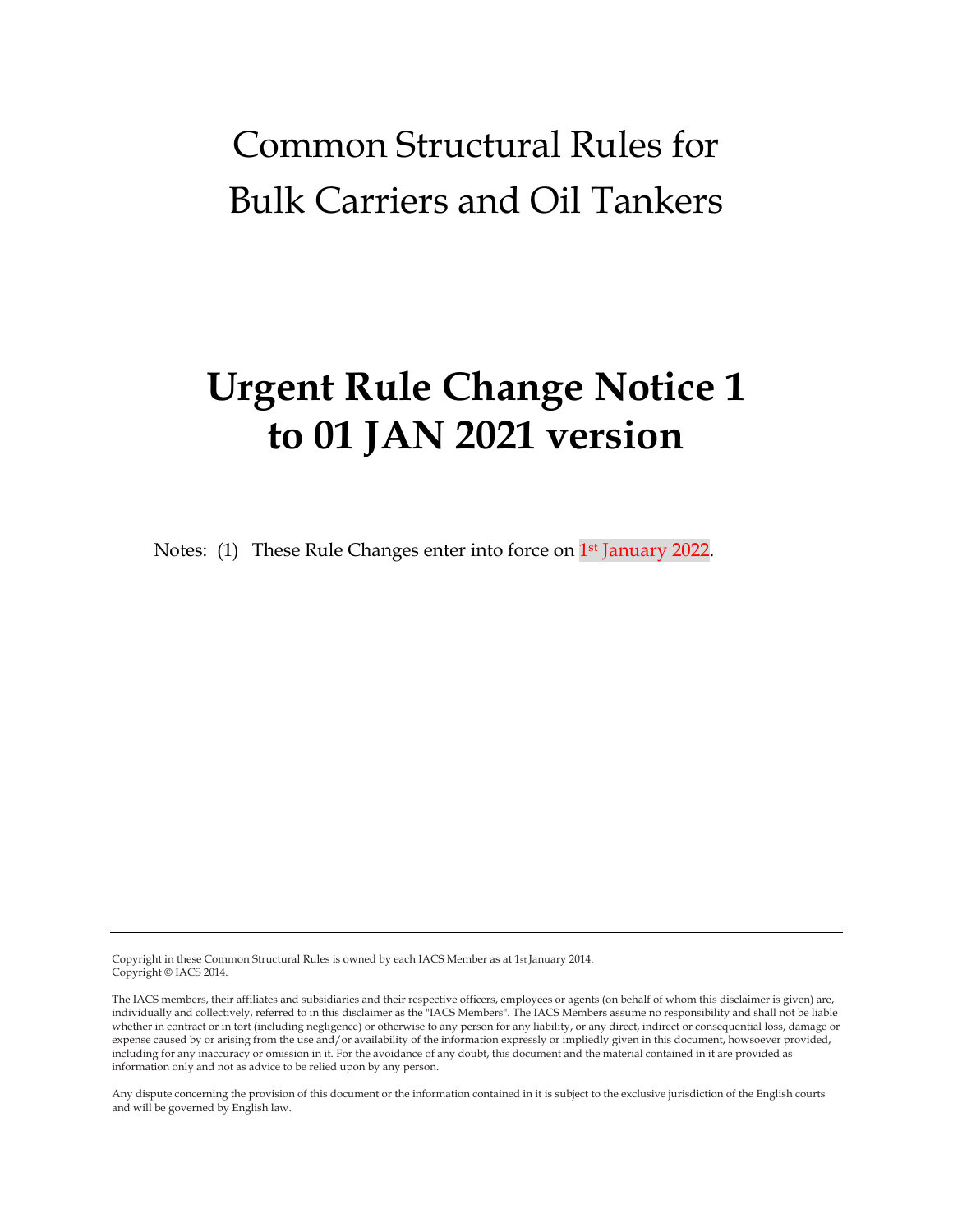# COMMON STRUCTURAL RULES FOR BULK CARRIERS AND OIL TANKERS URGENT RULE CHANGE NOTICE 1

This document contains amendments within the following Parts and chapters of the Common Structural Rules for Bulk Carriers and Oil Tankers, 1 January 2021. The amendments are effective on 1 January 2022.

The technical background document containing explanation for the amendments in this document can be found in "Technical Background for Urgent Rule Change Notice 1 to 01 JAN 2021 version".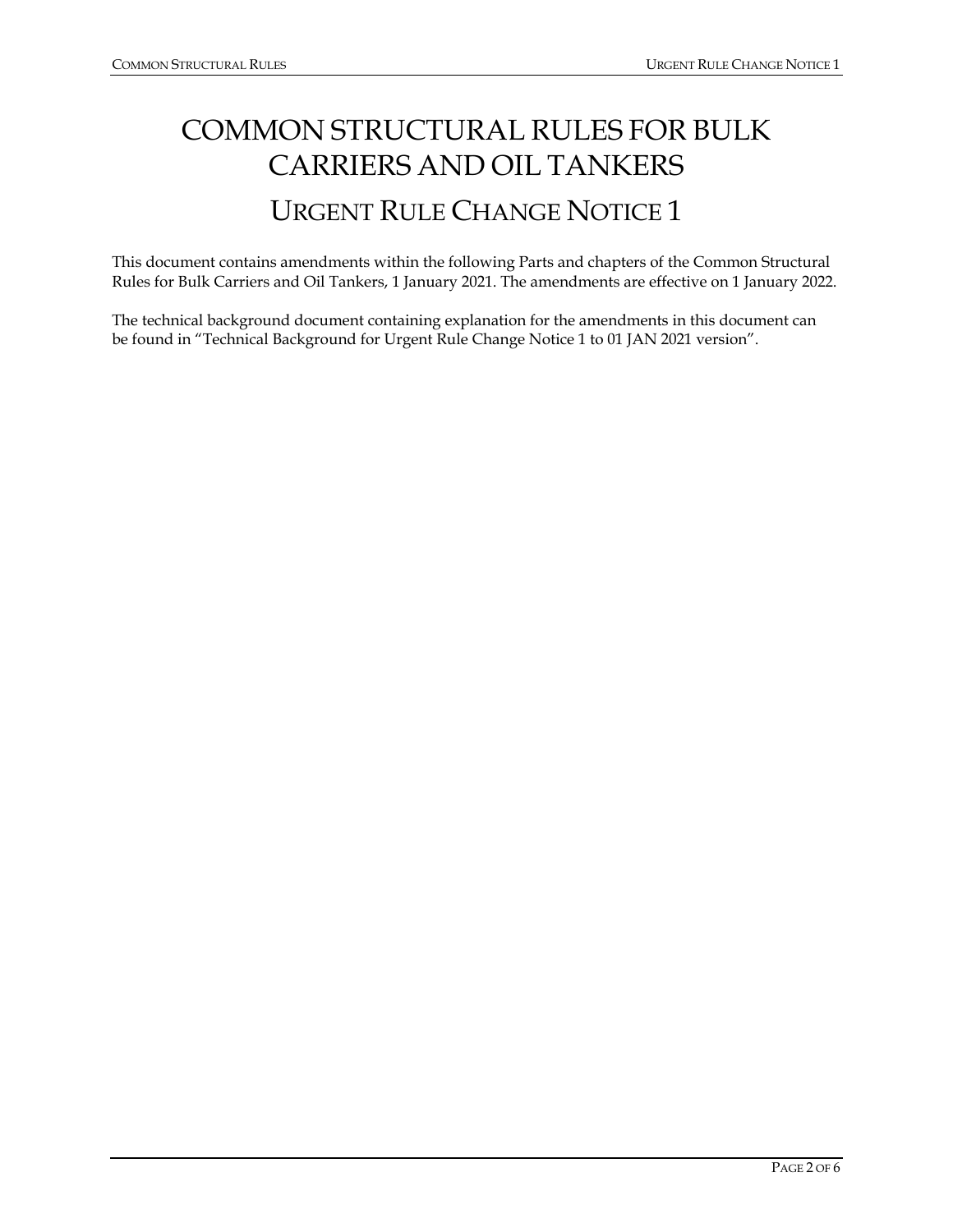# Table of Contents

| SECTION 4 SUPPORTING STRUCTURE FOR DECK EQUIPMENT AND FITTINGS 5 |  |
|------------------------------------------------------------------|--|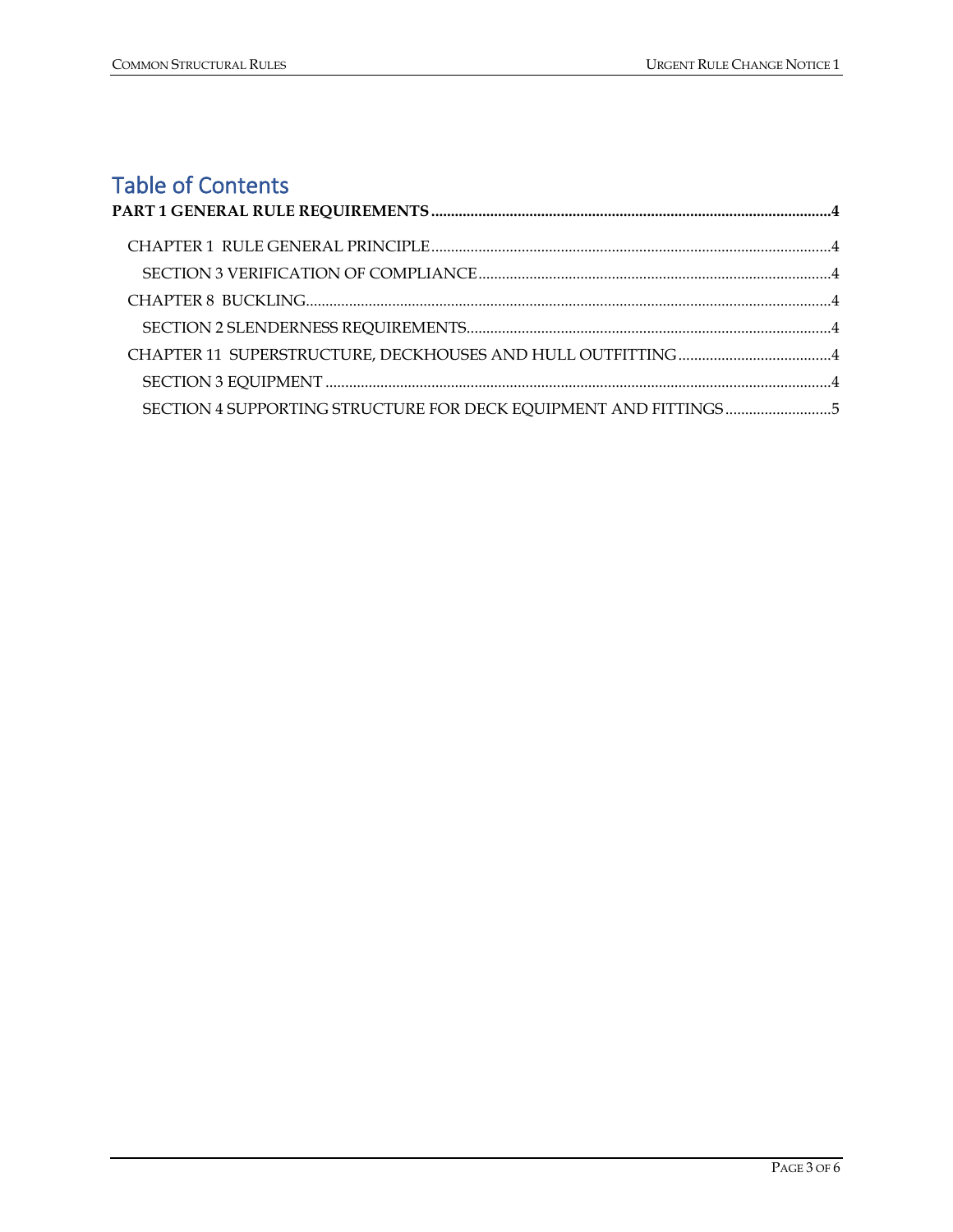# <span id="page-3-0"></span>**PART 1 GENERAL RULE REQUIREMENTS**

# <span id="page-3-1"></span>CHAPTER 1 RULE GENERAL PRINCIPLE

## <span id="page-3-2"></span>SECTION 3 VERIFICATION OF COMPLIANCE

2.2.3 Plans and instruments to be supplied onboard the ship

- …. Omitted
- g) Towing and mooring arrangements plan, see Ch 11, Sec 3.

…. Omitted

## <span id="page-3-3"></span>CHAPTER 8 BUCKLING

### <span id="page-3-4"></span>SECTION 2 SLENDERNESS REQUIREMENTS

3.1.2 Net dimensions of angle, L<sub>2</sub> and T-bars

The total flange breadth  $b_f$  in mm, for angle,  $L2$  and T-bars is to satisfy the following criterion:

#### $b_{\rm t} \geq 0.25 h_{\rm m}$

 $b_f \geq 0.2h_w$ 

## <span id="page-3-5"></span>CHAPTER 11 SUPERSTRUCTURE, DECKHOUSES AND HULL OUTFITTING

#### <span id="page-3-6"></span>SECTION 3 EQUIPMENT

**SYMBOLS** 

For symbols not defined in this section, refer to Ch 1, Sec 4.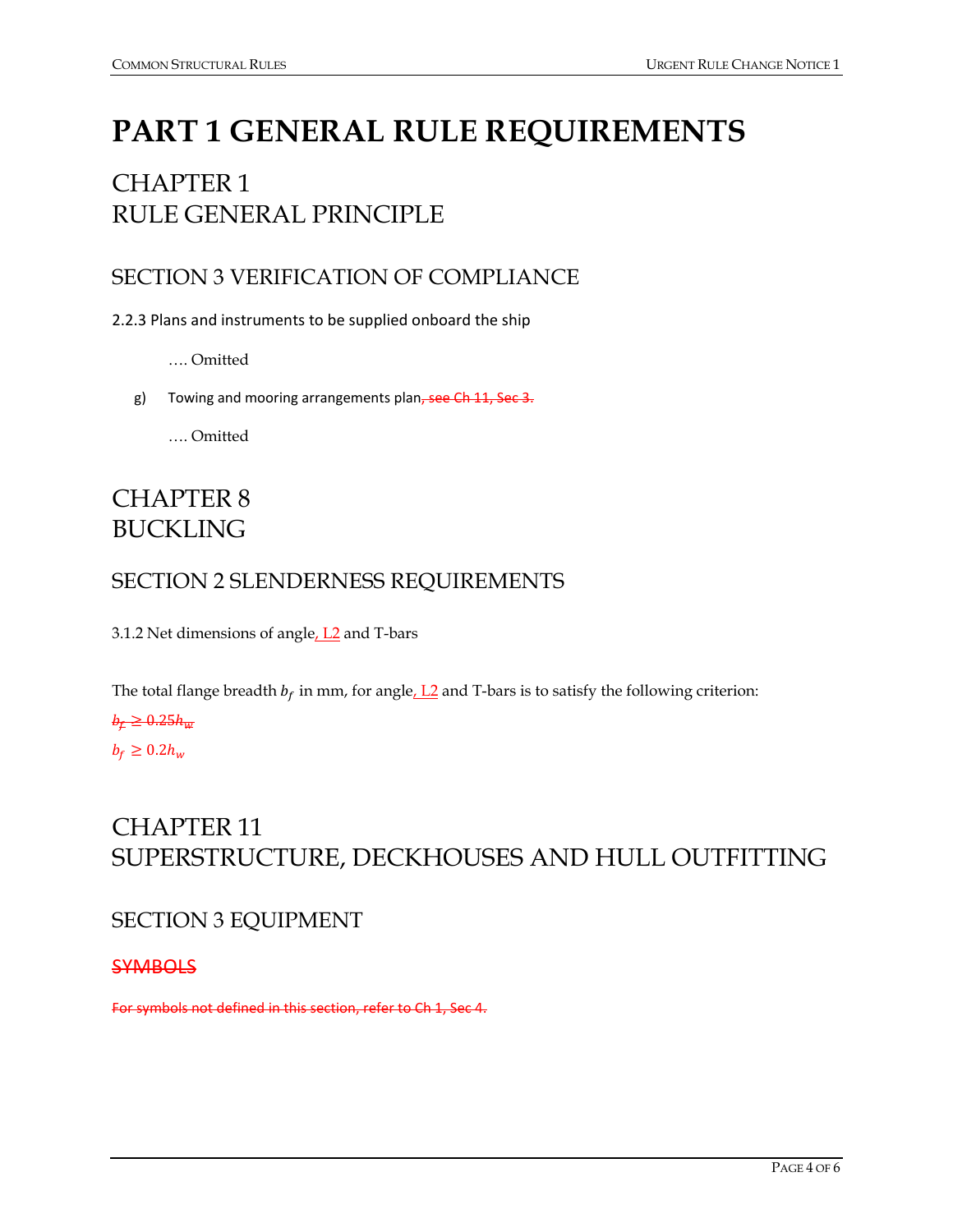### 1 GENERAL

#### 1.1 Application

1.1.1

The anchoring equipment specified in this section is intended for temporary mooring of a ship within a harbour or sheltered area when the ship is awaiting berth, tide, etc. Anchoring equipment shall be considered by individual Society

#### 1.1.2

The equipment specified is not intended to be adequate to hold a ship off fully exposed coasts in rough weather or to stop a ship that is moving or drifting. In such a condition, the loads on the anchoring equipment increase to such a degree that its components may be damaged or lost.

#### 1.1.3

The Equipment Number (*EN*) formula for the required anchoring equipment is based on an assumed maximum current speed of 2.5 m/s, maximum wind speed of 25 m/s and a minimum scope of chain cable of 6, the scope of chain cable being the ratio between the length of chain paid out and the waters depth. For ships with length greater than 135 m, alternatively the required anchoring equipment can be considered applicable to a maximum current speed of 1.54 m/s, a maximum wind speed of 11 m/s and waves with maximum significant height of 2 m.

It is assumed that under normal circumstances a ship uses only one bow anchor and chain cable at a time.

## **DELETED**

## 3 DELETED

## <span id="page-4-0"></span>SECTION 4 SUPPORTING STRUCTURE FOR DECK EQUIPMENT AND **FITTINGS**

#### **SYMBOLS**

For symbols not defined in this section, refer to Ch 1, Sec 4.

*SWL* : Safe working load as defined in [4.1.4].

*Normal stress*: The sum of bending stress and axial stress with the corresponding shearing stress acting perpendicular to the normal stress.